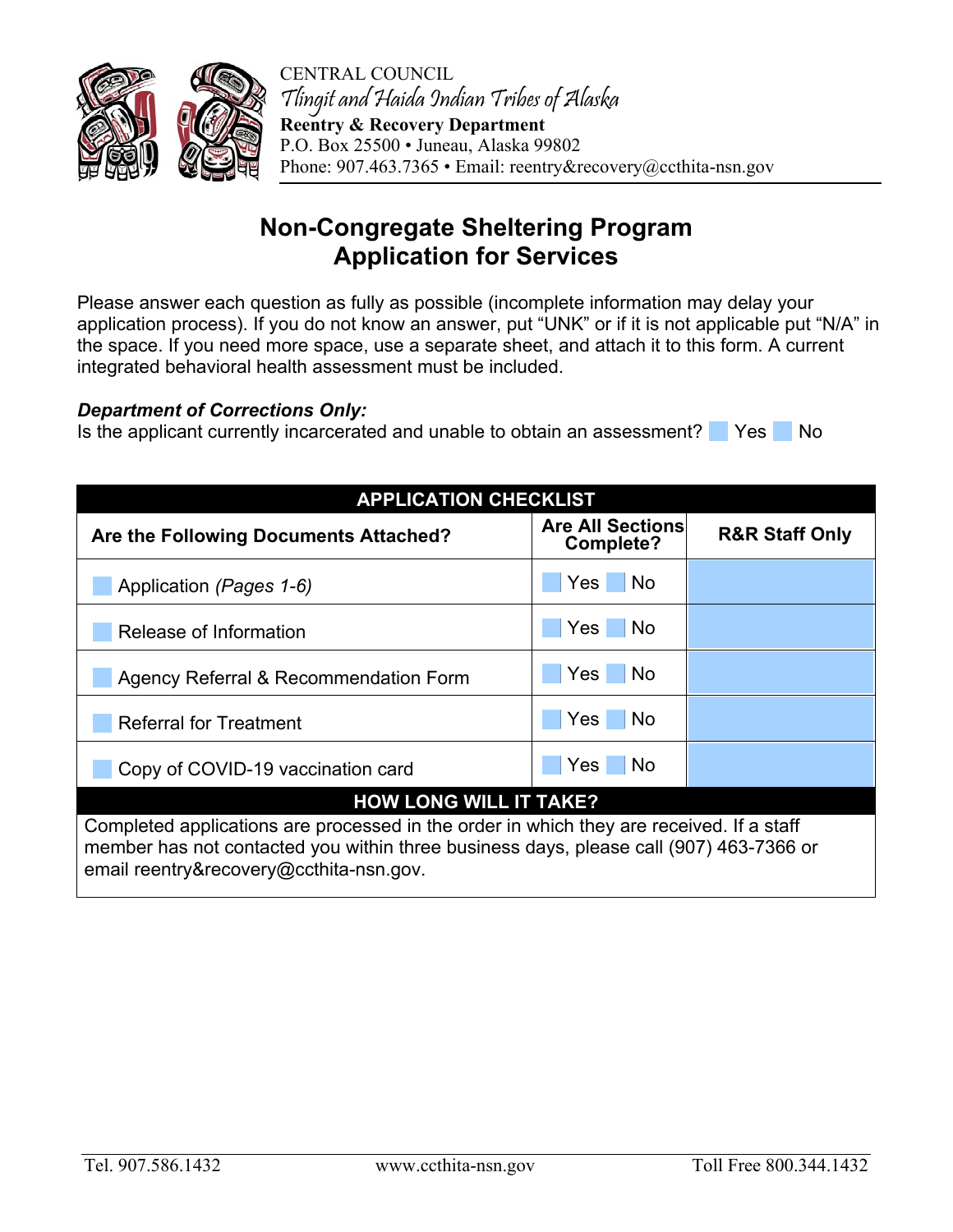| <b>APPLICANT INFORMATION</b>                                                                   |                                                                               |       |              |                          |                     |
|------------------------------------------------------------------------------------------------|-------------------------------------------------------------------------------|-------|--------------|--------------------------|---------------------|
| <b>First Name</b>                                                                              |                                                                               | МI    | Last Name    |                          | Date of Birth       |
|                                                                                                |                                                                               |       |              |                          |                     |
| <b>Other Names Previously Used</b>                                                             |                                                                               |       |              |                          |                     |
|                                                                                                | Name of Prison or Mandatory Housing Facility                                  |       |              |                          |                     |
|                                                                                                |                                                                               |       |              |                          |                     |
|                                                                                                | Date of Release from Current or Most Recent Incarceration                     |       |              |                          |                     |
| Name of Probation Officer                                                                      |                                                                               |       | Email        |                          | <b>Phone Number</b> |
|                                                                                                |                                                                               |       |              |                          |                     |
| Yes<br>No                                                                                      | Have you ever been convicted of a sex offense?                                |       |              |                          |                     |
|                                                                                                | Dates, if applicable:                                                         |       |              |                          |                     |
| Yes<br>No                                                                                      | Have you ever been convicted of a felony(s)?                                  |       |              |                          |                     |
|                                                                                                | Dates, if applicable:                                                         |       |              |                          |                     |
| Yes<br>No                                                                                      | Was violence involved?                                                        |       |              |                          |                     |
|                                                                                                |                                                                               |       |              |                          |                     |
| Yes<br>No                                                                                      | Have you ever been convicted of a misdemeanor?<br>Dates, if applicable:       |       |              |                          |                     |
|                                                                                                |                                                                               |       |              |                          |                     |
| Gender Identity:                                                                               | Male<br>Female                                                                | Other |              |                          |                     |
| Please mark all that apply:                                                                    |                                                                               |       |              |                          |                     |
|                                                                                                | American Indian or Alaska Native Black or African American Hispanic or Latinx |       |              |                          |                     |
|                                                                                                | Polynesian White Asian<br>Native Hawaiian or Pacific Islander                 |       |              |                          |                     |
| Other:                                                                                         |                                                                               |       |              |                          |                     |
|                                                                                                |                                                                               |       |              |                          |                     |
| If you are a member of a federally recognized tribe, please provide the following information: |                                                                               |       |              |                          |                     |
| <b>Tribe</b>                                                                                   |                                                                               |       |              | <b>Enrollment Number</b> |                     |
| <b>EMERGENCY CONTACT INFORMATION</b>                                                           |                                                                               |       |              |                          |                     |
| <b>Name</b><br>Relationship                                                                    |                                                                               |       |              |                          |                     |
|                                                                                                |                                                                               |       |              |                          |                     |
| <b>Mailing Address</b>                                                                         |                                                                               |       |              |                          | Telephone           |
| <b>Name</b>                                                                                    |                                                                               |       | Relationship |                          |                     |
|                                                                                                |                                                                               |       |              |                          |                     |
| <b>Mailing Address</b>                                                                         |                                                                               |       |              |                          | Telephone           |
|                                                                                                |                                                                               |       |              |                          |                     |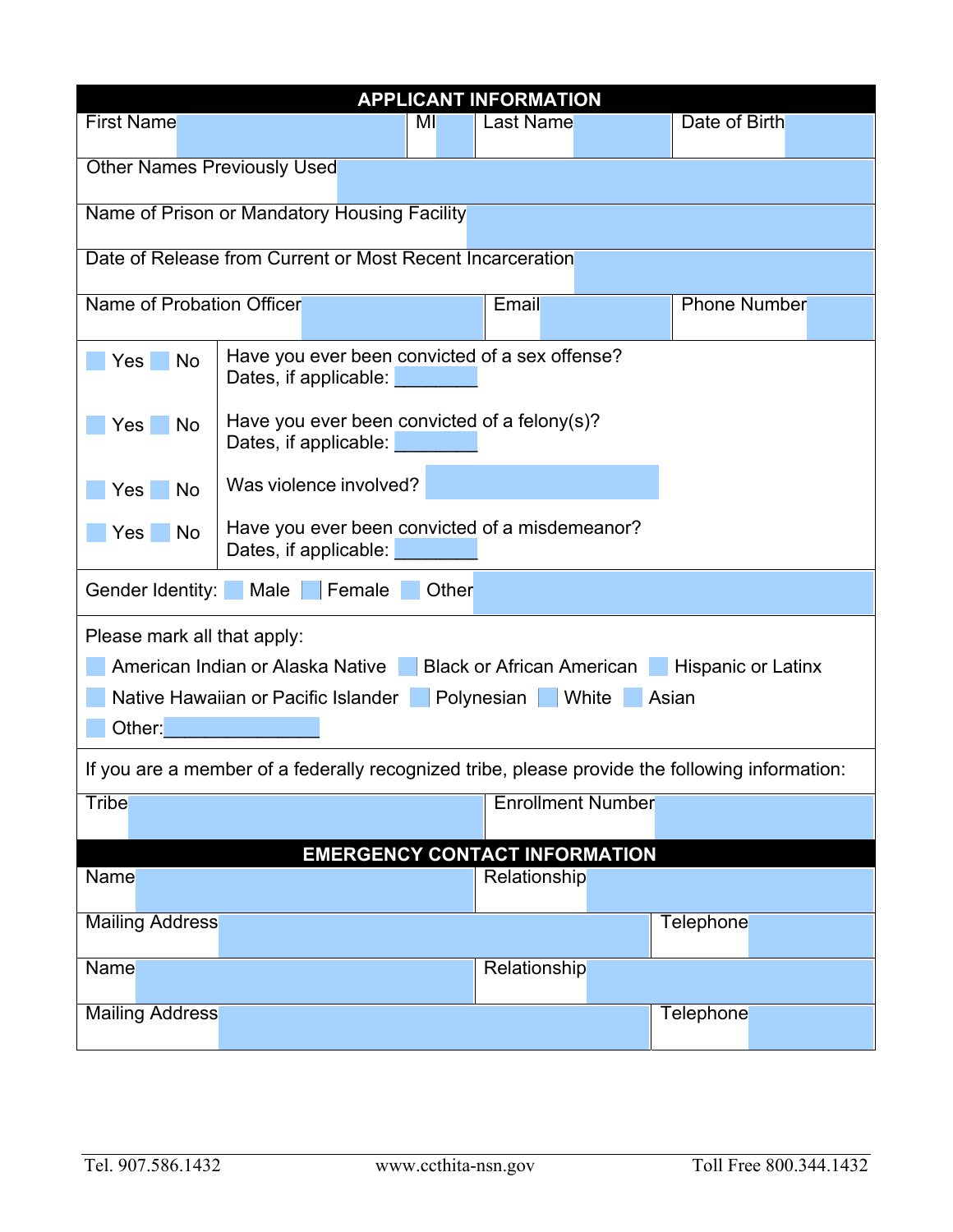| <b>FAMILY INFORMATION</b>                                                                                                                                                                                                           |                                     |                             |                         |  |
|-------------------------------------------------------------------------------------------------------------------------------------------------------------------------------------------------------------------------------------|-------------------------------------|-----------------------------|-------------------------|--|
| <b>Current Marital Status:</b><br>Divorced / Date:<br>Married / Date:<br>and the state of the state                                                                                                                                 |                                     |                             |                         |  |
| <b>Single/Never Married</b><br>Separated / Date:<br>Widowed / Date:                                                                                                                                                                 |                                     |                             |                         |  |
| Other than a spouse, do you have a verifiable, long-term partner relationship at this time?<br>Yes<br>No                                                                                                                            |                                     |                             |                         |  |
| <b>Current Marital Status:</b>                                                                                                                                                                                                      | Married / Date:<br>Divorced / Date: |                             |                         |  |
| Separated / Date:                                                                                                                                                                                                                   | Widowed / Date:                     | <b>Single/Never Married</b> |                         |  |
| Do you have children?<br>Yes<br>No                                                                                                                                                                                                  |                                     |                             |                         |  |
| <b>Child's Full Name</b>                                                                                                                                                                                                            | Date of Birth                       | <b>Who Has Custody?</b>     | Do you Have<br>Contact? |  |
|                                                                                                                                                                                                                                     |                                     |                             |                         |  |
|                                                                                                                                                                                                                                     |                                     |                             |                         |  |
|                                                                                                                                                                                                                                     |                                     |                             |                         |  |
|                                                                                                                                                                                                                                     |                                     |                             |                         |  |
|                                                                                                                                                                                                                                     |                                     |                             |                         |  |
|                                                                                                                                                                                                                                     | <b>FINANCES &amp; DOCUMENTS</b>     |                             |                         |  |
| List all forms of income you presently receive (DOC, pensions, disability, social security,<br>benefits assistance, etc.):                                                                                                          |                                     |                             |                         |  |
|                                                                                                                                                                                                                                     |                                     |                             |                         |  |
| Yes No Do you owe child support?<br>1.<br>If yes, how much?:                                                                                                                                                                        |                                     |                             |                         |  |
| 2. What do you owe for costs and fines?:                                                                                                                                                                                            |                                     |                             |                         |  |
| 3. Yes No Do you owe restitution?<br>If yes, how much?:                                                                                                                                                                             |                                     |                             |                         |  |
| 4. Yes No Do you have substantial debt (\$500.00 or more) in addition to restitution, fines<br>or child support? If yes, to whom do you owe these debts? Be sure to include credit cards,<br>collection agencies, bad checks, etc.: |                                     |                             |                         |  |
| What type of documents do you need? (Check all that apply)                                                                                                                                                                          |                                     |                             |                         |  |
| Tribal ID Card Driver's License Birth Certificate                                                                                                                                                                                   |                                     |                             |                         |  |
| Social Security Card  Other Photo ID                                                                                                                                                                                                |                                     |                             |                         |  |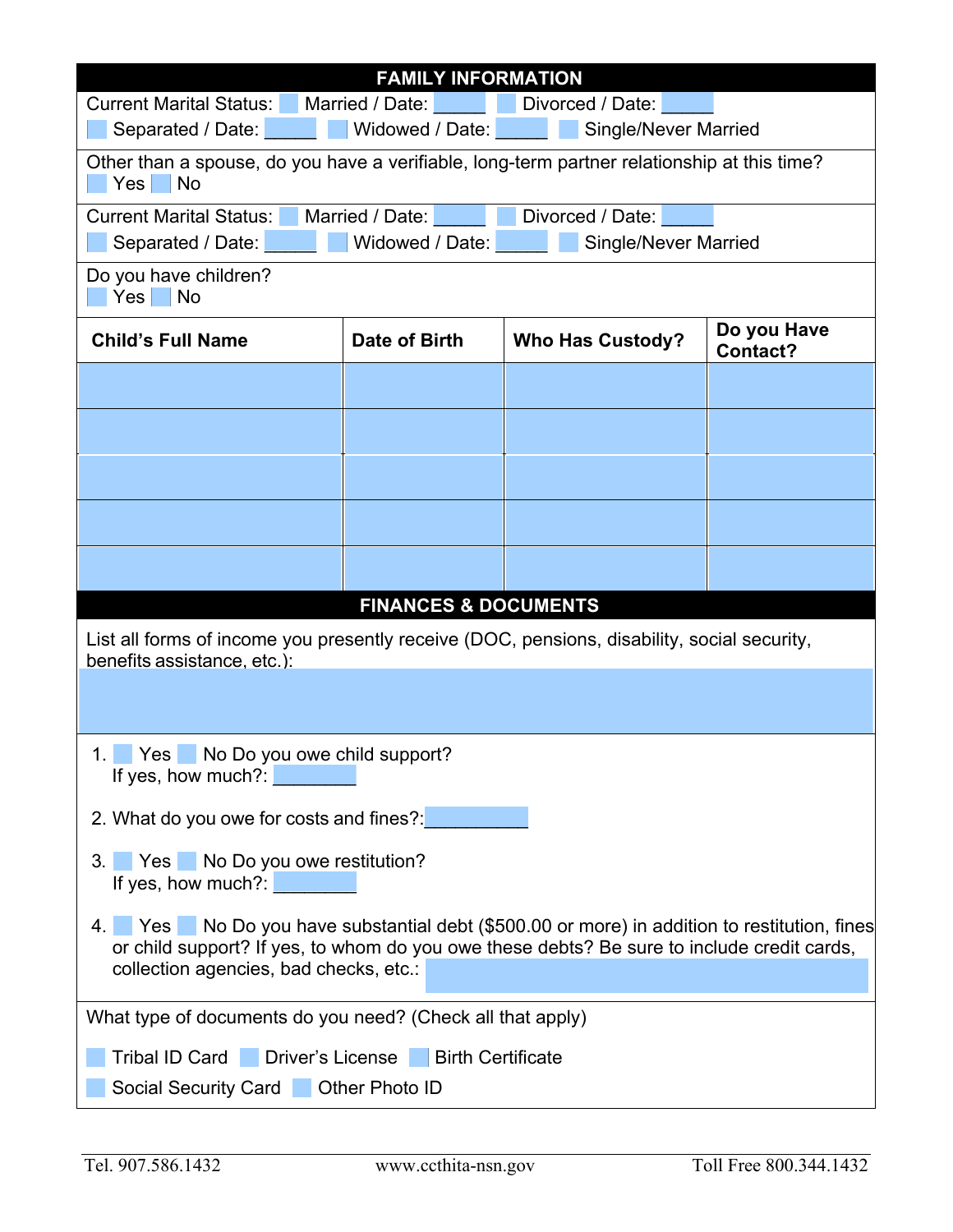| Have you had any DUI's or any restrictions to obtaining your license?<br>Yes<br>  No |                 |                 |             |               |  |
|--------------------------------------------------------------------------------------|-----------------|-----------------|-------------|---------------|--|
| <b>EMPLOYMENT</b>                                                                    |                 |                 |             |               |  |
| Are you currently employed? Yes No                                                   |                 |                 |             |               |  |
| <b>Start Date</b>                                                                    | <b>Employer</b> | <b>Position</b> | <b>Wage</b> | <b>Duties</b> |  |
|                                                                                      |                 |                 |             |               |  |

| <b>EDUCATION/TRAINING HISTORY</b>                                                                          |  |  |  |  |
|------------------------------------------------------------------------------------------------------------|--|--|--|--|
| <b>Highest Grade Completed:</b>                                                                            |  |  |  |  |
| College Degree High School Diploma GED I do not have a HS Diploma/GED                                      |  |  |  |  |
| Have you ever received Special Education Services or an Individual Educational Plan (IEP)?                 |  |  |  |  |
| Yes<br><b>No</b>                                                                                           |  |  |  |  |
| Do you have any skill deficiencies/barriers to successful learning?<br>Yes<br>No<br>Please describe below: |  |  |  |  |
|                                                                                                            |  |  |  |  |
| What are your future education goals? Please describe below:                                               |  |  |  |  |
|                                                                                                            |  |  |  |  |
| PHYSICAL & MENTAL HEALTH HISTORY                                                                           |  |  |  |  |
| How would you rate your own health today?                                                                  |  |  |  |  |
| Good<br>Excellent<br>Fair<br>Poor                                                                          |  |  |  |  |
| Do you have any medical, dental, or mental health concerns?<br><b>No</b><br>Yes<br>If yes. please explain: |  |  |  |  |
|                                                                                                            |  |  |  |  |
|                                                                                                            |  |  |  |  |
|                                                                                                            |  |  |  |  |
| Are you physically and mentally able to work full-time?   Yes<br><b>No</b><br>If no. please explain:       |  |  |  |  |
|                                                                                                            |  |  |  |  |